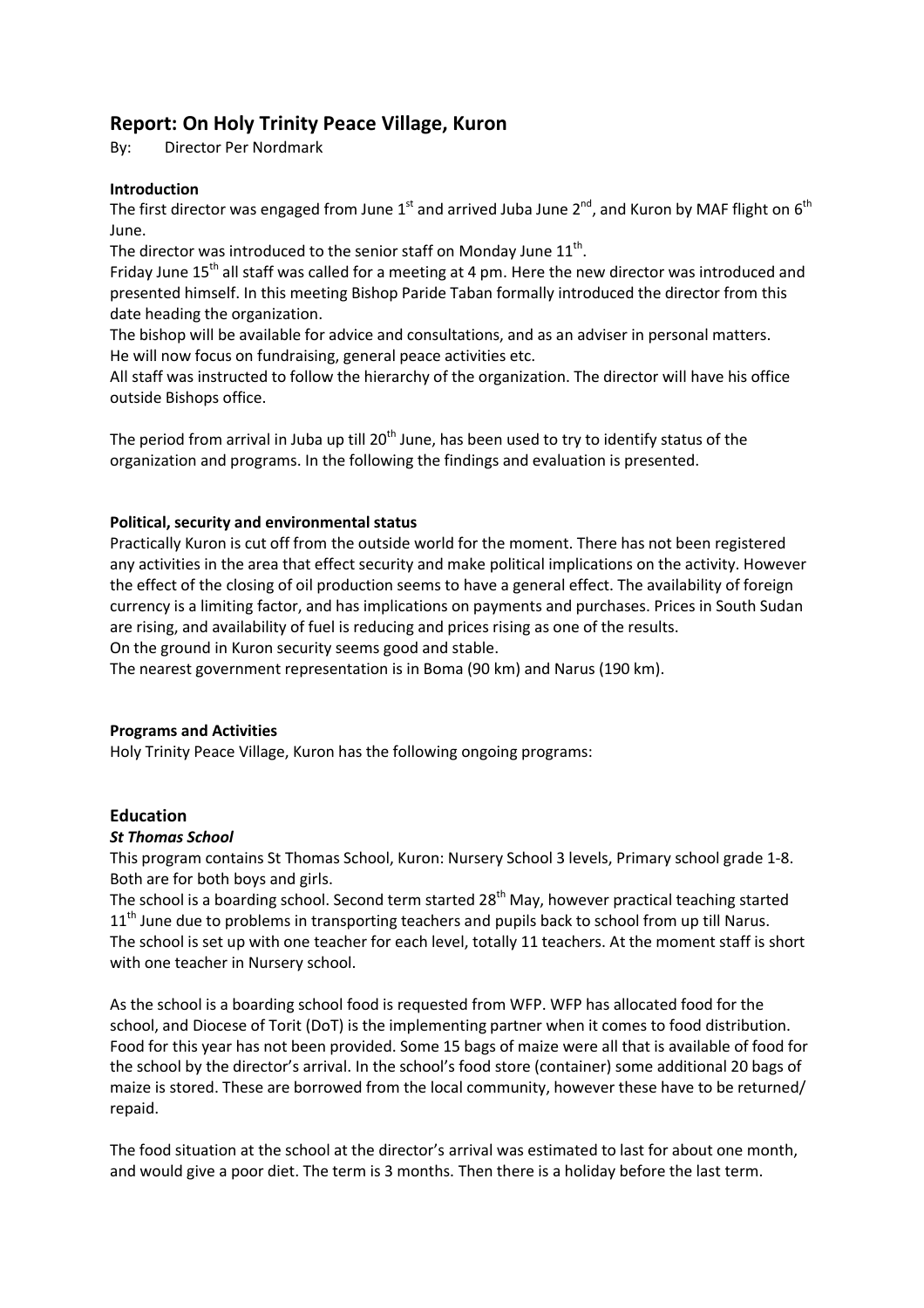As we are coming to the rainy season, transport on road might be very difficult, even impossible up till well into last term.

Food for the school was therefor made a high priority topic. Hoping to bring food before the roads became impassable.

Letters were written to Diocese of Torit and to The Commissioner of Kapoeta East, asking for food for the school. The headmaster and Fr. David Taban volunteered to go with a lorry on Sunday 10<sup>th</sup> June to Narus and Kapoeta to try to solve the problem of food. The journey was successful as 5 tons of maize is given by DoT and 5 tons + some cans of oil are given by the commissioner. The food is now taken to, and at present kept in HTPV store in Narus.

Transport is booked, but delays. At present heavy rain has made it impossible to drive between Narus and Kuron. At present we are hoping for a period of  $7 - 10$  days of dry weather, to let the ground dry up. Due to this action the Headmaster has not been able to come back to Kuron until 23<sup>rd</sup> June by plane. The deputy headmaster has been acting.

The school is in generally good condition. The floors needs repair, and this is planned for. Many chairs are destroyed. Some might be repaired but action has to be taken! A number of new chairs for nursery school is purchased in Nairobi, and is awaiting transport.

A new printer and copy paper is purchased for the school, however is still in Nairobi. This is a concern for the school as exams will be held early July. Some 1500 pages are estimated to be printed. The present printer can print only few pages. The school has one laptop.

The toilet facilities are not in acceptable condition for the pupils. A new pit is under construction. The slab (floor) is made, however progress is slow.

Water for the school is supplied by a hand pump in the school compound. There is a plan for installing an electrical pump replacing the hand pump, based on solar. The pump is in Kuron, however it is unknown still if the pump can be installed without further supply or support. A water tank is at the school compound, and a water tower is under construction.

A new dormitory for Girls has been planned. No work is done on this till now. At present the girls use one of the classrooms as dormitory.

A meeting was held with all the teachers on Saturday  $16<sup>th</sup>$  June. This identified a number of topics to be addressed, including teachers' quarter, contracts and payment.

### *Accelerated Learning Program (ALP)*

A number of teachers were trained to teach in this program. However with the change of teachers, only one trained teacher remains at the moment. My understanding is that this program never reached out to the local people. It stopped after training the teachers.

### *Adult Learning*

This program was started and had a number of participants. However the drop-out was great and fast, so after a short period the activity stopped.

Funder for Education is Strømme Fondation. I do not yet have the full picture of the other donors.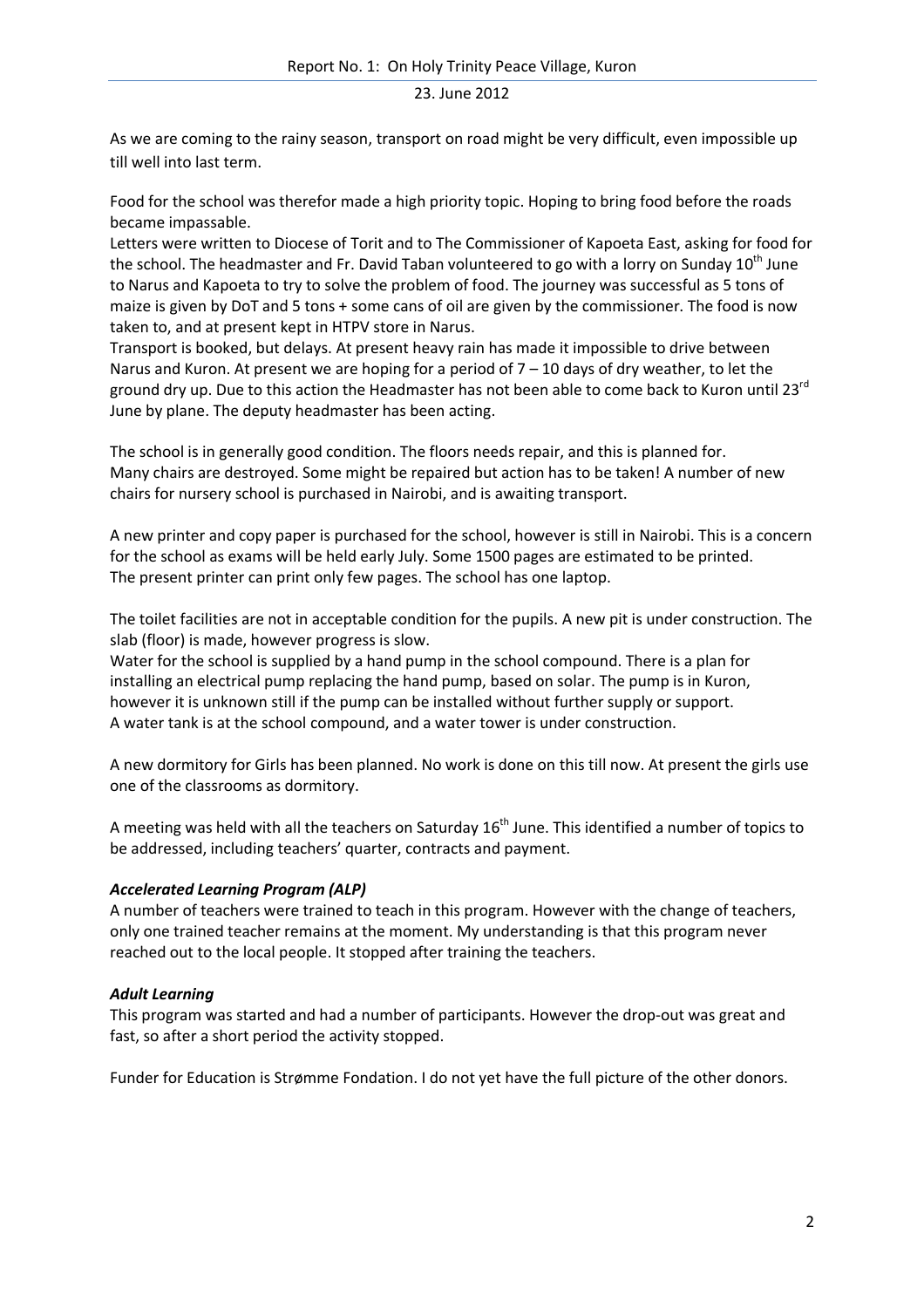# *Vocational Training School*

This school should have been in operation by midyear 2012.

At present HTPV lorry is on its way to collect the last container with equipment in Mombasa to bring it in. It might have to delay in Narus until dry season; November.

At the VTS sight the floors under the dormitories and container (to be stores and offices) are ready. Some steel poles are in plays for carrying the roof construction, which also will rest on the containers. Steel for the construction is on the ground. Also Iron sheets and cement is said to be available with HTPV here in Kuron.

Sand and stones for the concrete has to be collected and transported to the ground. Stones seem to be collected in heaps around the site. Sand will have to be transported from the river by the compound.

At present we have been able to get ready some sand, however more is needed, and the collection will continue when the river is low. Sand is collected by paying a bottle of cooking oil for 10 full wheelbarrows of sand. Money is here of less interest. As oil is running short pangas will be used, quantity of work have to be defined.

At present the construction staffs are out on leave so there is no practical construction work going on at the VTS. However this will be followed up as soon as the staff is back.

Donor: Strømme Fondation

### **Agriculture**

Agriculture in HTPV is production of various crops, vegetables and fruits as a demonstration for the local Toposa. It has also the objective to demonstrate good agricultural practices and motivate for surplus production and improvement of livelihood by income generating activities.

This year an agricultural extension program is planned and has funding by Catholic Relief Services (CRS). This includes activities at demonstration farm at Peace Village, and an extension program in the villages in the area. Seeds and tools for agriculture are to be distributed to 200 households and the farmers followed up during cultivation period.

CRS have done procurement on the seeds, and organized transport. Some items came by road to Kuron on Friday 9<sup>th</sup> June; the rest came by plane from Juba on Saturday 16<sup>th</sup>, by a DC3!

Preparations were not done as scheduled on the ground in Kuron when it comes to identification of farmers.

The Director held a meeting with agriculture program staff on Friday 15<sup>th</sup>. A plan was made for registration and distribution, starting registration on Monday  $18<sup>th</sup>$  June, and distribution as soon as possible after this. The seeds **should** be in the prepared soil around 1<sup>st</sup> July, due to the expected rainy season lasting till late September.

The selected villages in the area were visited during Monday and Tuesday. Women leaders and chiefs informed and selected people informed to come to Peace Village on Wednesday for registration and distribution.

A high number of women came to register on Wednesday morning. Registration was done in an organized way under trees by the river. The selected farmers (women) were given a "coupon" with their name, and were let into the Peace Village compound village by village. Her they were distributed the planned amount of seeds: Sorghum, Maize, beans, green gram, groundnuts, okra and eggplant. The tools were: Hoe, fork hoe, rake and slasher.

A panga is also to be included. These will be distributed later, and some contribution as work will be demanded.

175 farmers received their package 20<sup>th</sup> June and 50 on June 21st.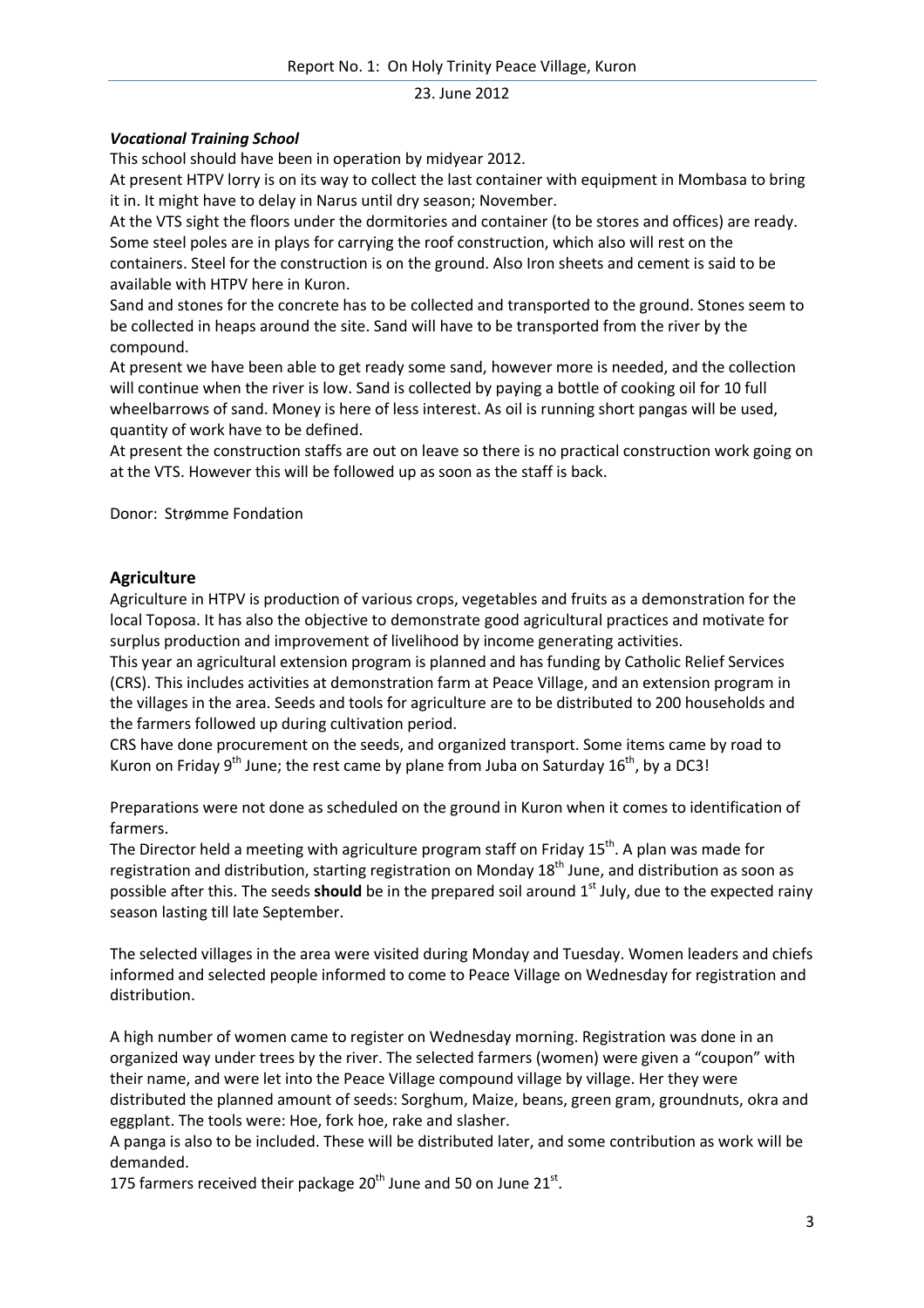It is also agreed that each class will have their agricultural plot within the fenced area of HTPV. Here the pupils will be instructed in how to cultivate the various crops, and also do the practical cultivation together with the teacher. This program is agreed with the agricultural staff and the teachers.

Donor for agriculture: CRS and Caritas International Belgium.

## **Health**

Health program is at the moment operation of Fr. Haumann Clinic, Kuron.

This clinic is well established and well equipped.

The main building has the necessary rooms and facilities. It has two wards, one for men and one for women.

There is a borehole used for the clinic. It is operated by a diesel generator. The pump has not been working for 3 – 4 months. It was initiated and made an attempt to test it this week, and we succeeded to make it work, however with a bit too low pressure. Still, it now is pumping water up into tanks on the ground by the clinic. Another 4 m height is needed to reach the tank in the water tower.

Bishop Paride will ask for advice and spare parts when in Kenya.

The clinic has a well-equipped solar system for lighting. A converter is missing. Bishop Paride will see to that it is transported to Kuron. It was supplied the wrong converter, which had to be exchanged. The clinic has a separate solar system for providing energy for a refrigerator used for vaccines. The equipment was provided by UNICEF. However the batteries have to be replaced to be able to hold stable temperature.

Bishop Paride will try also to follow up this.

The aim is to have all these technical installations in good conditions within few weeks.

The PHCC Kuron has up till end of May 2012 treated 4331 out-patients, and 151 in-patients. One nurse is not in her position; she left in February and has not reported back. The status is now followed up.

The clinic has 3 nurses, 1 Lab assistant, 1 pharmacy assistant, cleaners and cooks and a watchman, total 11 staff is registered.

Drugs and equipment is provided by Ministry of Health, with back donors. The clinic has good supplies and adequate drugs and material. Some items are short and a request is sent to the ministry for additional supplies.

The medical personnel are well qualified to handle the patients the PHCC is meant to deal with. Most of the patients receive good treatments with good results.

Health education of the local people is an important topic. Many of the diseases and health problems are developed due to lack of knowledge, traditions and beliefs. At present the clinic personnel have not capacity to do such education, nor to make home visits and outreach programs.

A major and serious problem is at present lack of funding for the clinic.

Diocese of Torit was funding salaries for the clinic, by the help of a back donor. The back donor ended its funding by the end of 2011. The result is that except 150\$ from MoH, the whole staff at the clinic is not financed.

By transfer of some funding for outreach health program some salaries are paid. The majority is not financed!

This is urgent matter.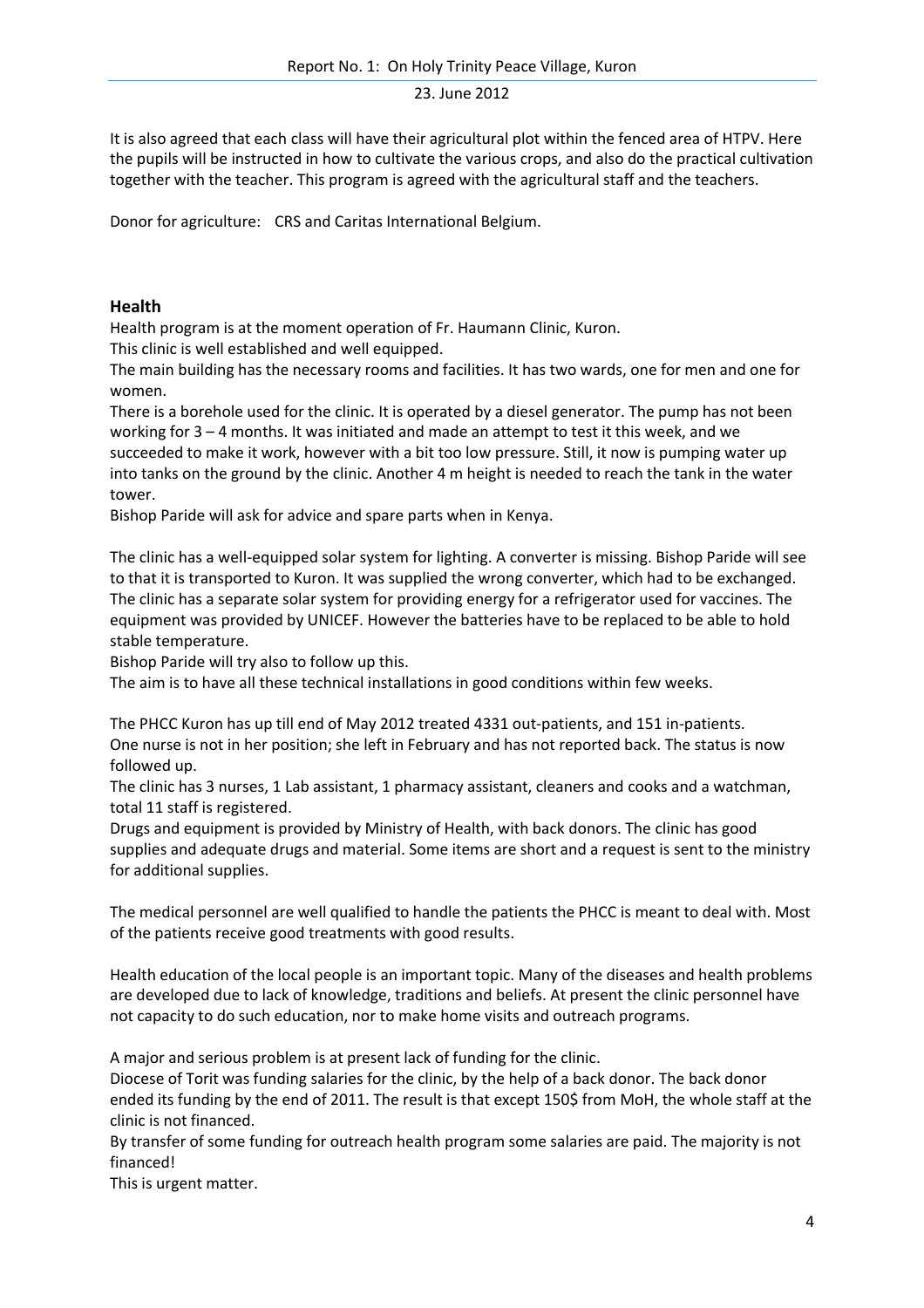Anyone who might assist should do so. When Bishop Paride Taban today went to Juba, one of his mayor topics was to appeal to possible donors for funding for 2012, possibly also for a longer period. An estimated cost for salaries and ordinary running cost which at present falls on HTPV is estimated to 3500 \$ per month.

The clinic staff is a bit frustrated due to delayed payments and lack of follow up. Efforts are made to encourage the staff and to improve the management systems.

The clinic is the only one in a large area for the local people. It is also an important factor for staffs' welfare and for recruitment of personnel for work in Peace Village, as well as for other actors in the area.

# **Peace and Sport**

This program is supervised by Ulrich Thum, German, and has not been given much focus by director up till now. The program is working on changing attitudes and traditions, and to create tolerance and understanding. Some success stories have been reported:

- 1. The return of raided cattle is facilitated 2 or 3 times. Involving the traditional structures to take the decisions and make the formal implementation.
- 2. Using drama to present topics which are difficult to address. A play is written and developed by school children of St Thomas School and has been performed successfully 3 times in the area.

Topics which are due to be presented are education and misuse of alcohol.

# **Management and administration**

This seems to be the weakest point in the organization.

Lack of information, absence of follow up and a much fractured structure is making frustration and drastically slowing down the progress of programs.

There seems also to be a clear tendency that programs are described more ambitious than the real capacity of HTPV is.

However structures are developed, but seems not to have been communicated in a good way, nor practiced as described.

Going through the management manual, updating contracts, job descriptions and salary scale system and allowances will have focus in the coming two weeks.

Absence of personnel seems also to be an important factor for lack of progress and losses. Much staff is out on various reasons, without defining alternative solutions and evaluating priorities in programs.

Donor: Friends of Sister Emmanuella and others

# **Logistics**

Logistics is a big challenge. The operation is demanding proper and early planning – and financing. The support given in Nairobi, Juba and Narus is not sufficient. Supplies seem to have been arranged for and purchased, but something might be missing, or it is a general lack of follow up so important items and inputs delay, some for very long.

The practical implications and the cost related to logistics seems to be underestimated, probably also in budgets and in communication with donors.

There seems to be a need to make a new set up for storage and storekeeping.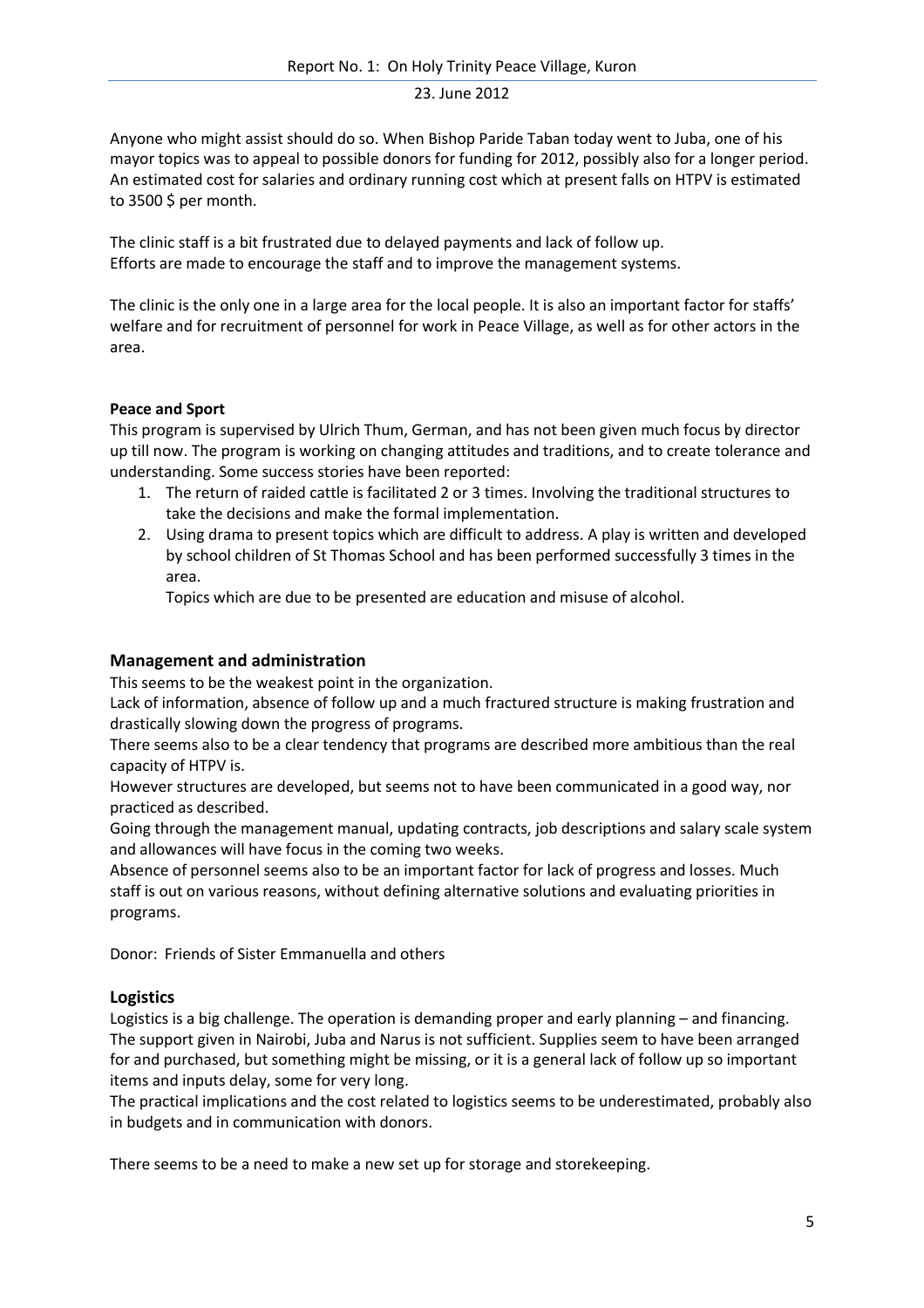For future success, planning ahead of time is crucial. All heavy goods should be in place in Kuron in due time before the rainy season makes access difficult or impossible. An example at present is transport of a container of 10 tons from Narus to Kuron cost 2 000 \$ = 0.2 \$ a kg. for a distance of 190 km only.

In general Logistical expenses seem to be under budgeted.

Transport capacity is now at a minimum. The old land cruiser of Bishop Paride Taban is running and stationed in Kuron.

Also the ambulance UNIMOG is here, however this car has a problem with the injector pump, and need to be serviced. The engine is giving far from normal power and cannot handle difficult situations. It cannot reach Narus on difficult conditions. Two motorcycles are in operational conditions.

The tractor which is needed for various transports, including sand has a punctured rare tire and cannot move. New tires are ready in Nairobi.

Bishop Paride Taban will see to that they now are transported to Sudan, Kapoeta.

HTPV is planning for a DC3 flight from Kapoeta to Kuron transporting various smaller equipment, the tractor tires, diesel and food for the school.

Hopefully the plane will land in Kuron within 2 weeks.

The total stock of fuel is now app 300 ltr of diesel. Diesel is needed for the land cruiser, generator for light etc. in the compound, the UNIMOG, the excavators and the water pump at the clinic. The situation is soon becoming critical.

### **Pastoral work**

There is a mass in the chapel at the compound each morning, except Sundays when there is a mass in the school at 10 am.

Fr David Taban came back from Kapoeta today, and is responsible for this together with Bishop Paride Taban.

### **Airstrip**

The airstrip is in good condition. However it is necessary to slash it. Also to cut down trees along the runway. This has to be done within app. one week to allow a DC 3 to land.

It is also important to re-open ditches, directing water away from the airstrip, to prevent erosion. This is fairly urgent.

As soon as more fuel is available more murrum will be added on the air strip and also as soon as possible on additional 300 m which is graded. This will make the air strip accessible for WFP flights. WFP has already inspected the airstrip.

As this work is completed it might give a new situation as WFP is considering making landings in Kuron on regular flights.

### **General**

The dream of Bishop Paride Taban is great. The dream is also a dream with visions, which will take generations to fulfill.